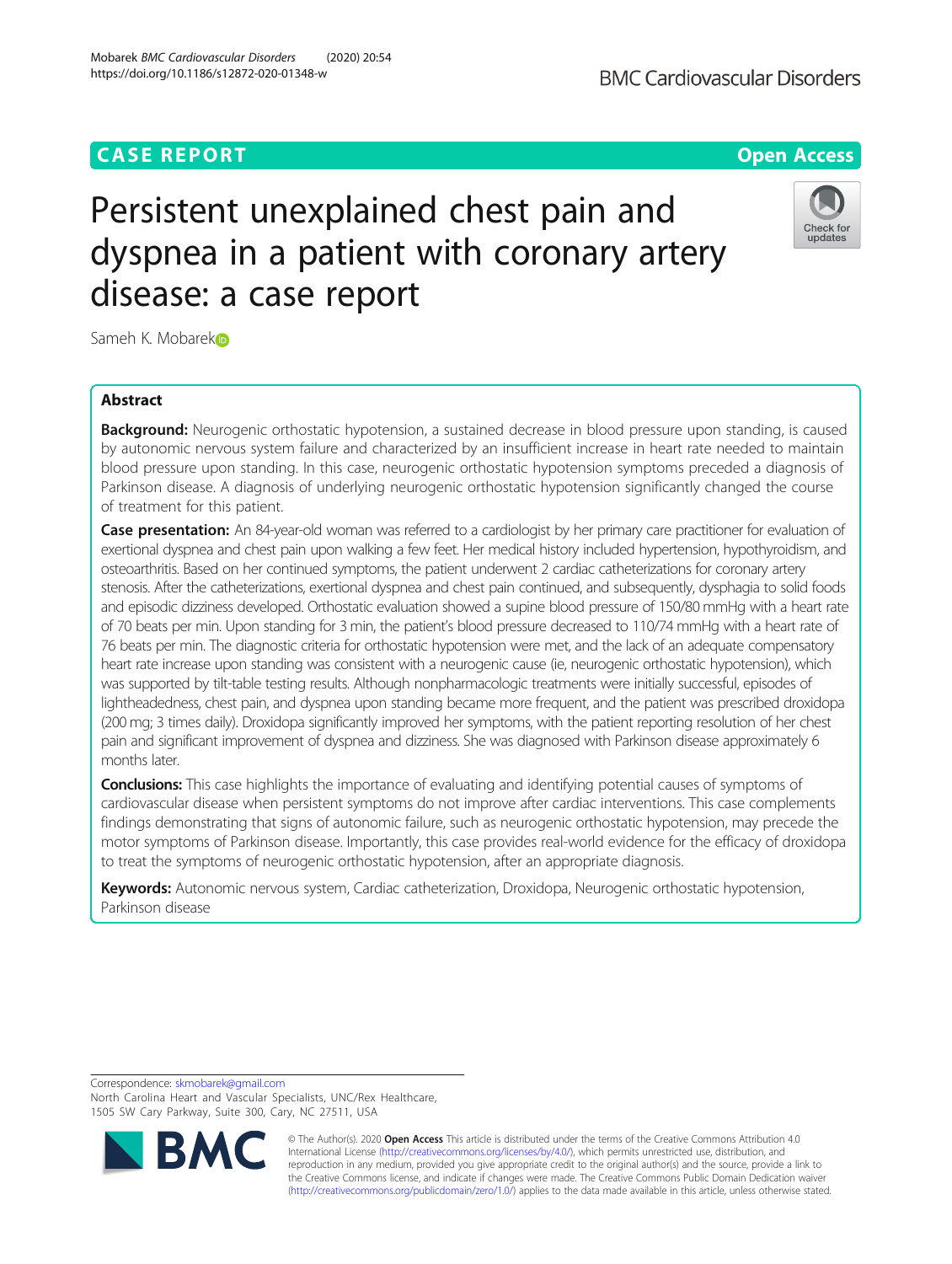### Background

Orthostatic hypotension is a sustained drop in blood pressure (a drop of  $\geq 20$  mmHg systolic or  $\geq 10$  mmHg diastolic) experienced within a few minutes of standing [[1](#page-3-0)]. Patients with orthostatic hypotension can present with a variety of signs and symptoms, including lightheadedness/ dizziness, syncope, and falls [\[2](#page-3-0)]. Neurogenic orthostatic hypotension, a subtype of orthostatic hypotension caused by autonomic nervous system failure, can be clinically distinguished from non-neurogenic orthostatic hypotension through autonomic testing and is characterized by the absence of a sufficient compensatory increase in heart rate to maintain blood pressure upon standing [\[3](#page-3-0), [4](#page-3-0)]. The risk of developing neurogenic orthostatic hypotension increases in patients with neurodegenerative conditions associated with autonomic failure, including Parkinson disease, pure autonomic failure, multiple system atrophy, and dementia with Lewy bodies [[5\]](#page-3-0).

Neurogenic orthostatic hypotension often coexists with cardiovascular conditions. Of particular note, approximately 30% of patients with neurogenic orthostatic hypotension have concomitant hypertension, and approximately 50% have concomitant supine hypertension [\[6,](#page-3-0) [7](#page-3-0)]. This constellation of cardiac and orthostatic symptoms can result in multiple referrals and consultations with a variety of primary care practitioners and specialists before a diagnosis of neurogenic orthostatic hypotension is made [[8\]](#page-3-0). This may be especially true in patients without a prior autonomic dysfunction diagnosis (eg, Parkinson disease). In this report, we describe a case of persistent neurogenic orthostatic hypotension symptoms in a patient who underwent cardiac catheterizations followed by percutaneous coronary intervention but was eventually diagnosed with Parkinson disease.

### Case presentation

An 84-year-old woman (5′6″; 144 lb) was referred to a cardiologist by her primary care practitioner for evaluation of exertional dyspnea and chest pain upon walking a few feet. Her medical history included hypertension, hypothyroidism, and osteoarthritis. Her medications included nebivolol, levothyroxine, aspirin, and citalopram. Cardiolite stress test revealed no ischemia, and a 2-dimensional echocardiogram demonstrated normal left ventricular systolic function with no wall motion abnormalities, no significant valvular heart disease, and no pericardial effusion. An electrocardiogram showed normal sinus rhythm, and no acute changes were noted.

Based on her history of continued symptoms, the patient underwent 2 cardiac catheterizations. The first catheterization revealed normal right-sided heart pressures and 80% stenosis of the left circumflex artery and was followed by percutaneous coronary intervention. The second catheterization occurred 2 months after the first and revealed a patent left circumflex artery stent, but 70% stenosis of the right coronary artery, for which the patient again received percutaneous coronary intervention.

The patient continued to experience exertional dyspnea and chest pain, and she subsequently developed dysphagia to solid foods and episodic dizziness. Consultations with a pulmonologist, gastroenterologist, and otolaryngologist revealed no underlying cause for these symptoms apart from evidence of esophageal dysmotility. Her dysphagia persisted despite treatment with a proton pump inhibitor and a histamine H2 receptor blocker. A cardiac event monitor showed no evidence of significant bradycardia or tachycardia, although the patient reported 1 episode of low heart rate (35 beats per min).

She was subsequently referred to an electrophysiologist for evaluation of presumed bradycardia. Orthostatic evaluation found a supine blood pressure of 150/80 mmHg with a heart rate of 70 beats per min. Upon standing for 3 min, the patient's blood pressure dropped to 110/74 mmHg with a heart rate of 76 beats per min. The magnitude of the drop in blood pressure met the diagnostic criteria for orthostatic hypotension (ie, a drop of 20 mmHg systolic or 10 mmHg diastolic), and the lack of an adequate compensatory heart rate increase upon standing was consistent with a neurogenic cause [[1,](#page-3-0) [3](#page-3-0), [4\]](#page-3-0). Tilt-table testing results were also consistent with a diagnosis of neurogenic orthostatic hypotension. The relationship between heart rate and blood pressure upon 60° head-up tilt in a normal individual versus an orthostatic response in a patient with neurogenic orthostatic hypotension is depicted in Fig. [1](#page-2-0) [[9\]](#page-3-0).

Initially, nonpharmacologic treatments were successful. These included high fluid and increased salt intake; small, frequent, low carbohydrate meals; the use of waist-high compression stockings; aerobic exercises targeted to the lower body; and elevation of the head of the bed. However, episodes of lightheadedness, chest pain, and dyspnea upon standing became more frequent over time. The patient was prescribed droxidopa (200 mg; 3 times daily) for treatment of her symptomatic neurogenic orthostatic hypotension. Droxidopa treatment significantly improved her symptoms, with the patient reporting resolution of her chest pain and significant improvement of dyspnea and dizziness. Six months later, the patient reported gait instability, and upon leaving the exam room, a shuffling gait and unequal arm swings were observed. She was referred to a neurologist and was diagnosed with Parkinson disease, for which she was prescribed carbidopa/levodopa. The patient continued to be followed through the collaborative care of both electrophysiology and neurology.

#### Discussion and conclusions

Although patients at risk for neurogenic orthostatic hypotension can present in a variety of clinical settings,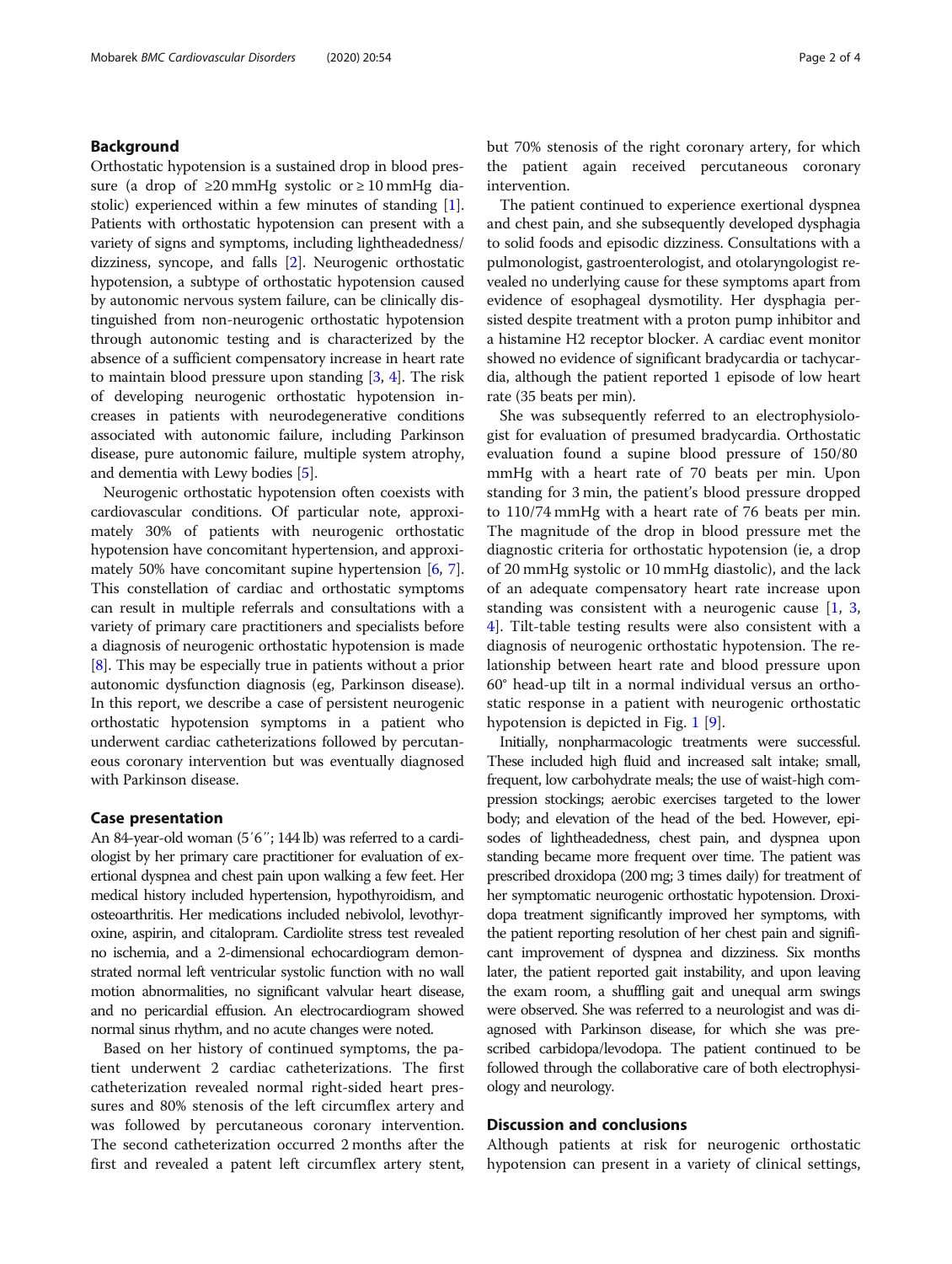<span id="page-2-0"></span>

cardiologists, in particular may frequently encounter patients with orthostatic symptoms (eg, dizziness/lightheadedness upon standing) and can play an essential role in the recognition and diagnosis of neurogenic orthostatic hypotension. However, referral of such patients to a neurologist to test for other autonomic symptoms, which may provide evidence for an underlying neurodegenerative disease, is recommended. When evaluating patients with persistent orthostatic symptoms of unknown cause, it is important to screen for neurogenic orthostatic hypotension. This screening can be conducted relatively quickly in most clinical settings by asking questions about orthostatic symptoms and taking orthostatic blood pressure and heart rate measurements [[2\]](#page-3-0). Notably, the screening process can be conducted by a trained allied healthcare provider (eg, a nurse) before consultation with the treating cardiologist.

In this patient, symptoms of neurogenic orthostatic hypotension predated motor symptoms and the diagnosis of Parkinson disease by > 6 months. The appearance of neurogenic orthostatic hypotension symptoms in this patient before motor symptoms (ie, shuffling and gait instability) of Parkinson disease is consistent with a case report that demonstrated cardiac sympathetic denervation 4 years before the diagnosis of mild Parkinson disease [[10\]](#page-3-0). Patients who should

be screened for neurogenic orthostatic hypotension are therefore not limited to those with known autonomic dysfunction (eg, neurodegenerative conditions, human immunodeficiency virus, diabetes, amyloidosis), but should also include patients who have experienced unexplained falls or syncope, those who are ≥70 years of age and frail or on multiple medications, and those who have orthostatic dizziness or other symptoms that occur only when standing [\[2\]](#page-3-0).

Formal diagnosis of neurogenic orthostatic hypotension can result in drastically improved symptom management and may obviate the need for further cardiac interventions [[8](#page-3-0)]. A medication review and dose adjustments, if possible, are strongly recommended in patients with neurogenic orthostatic hypotension to help rule out non-neurogenic causes of orthostatic hypotension and to possibly improve patients' symptoms [\[2](#page-3-0)]. Once a diagnosis has been made, nonpharmacologic treatments can be initiated [\[2\]](#page-3-0), including compression garments, adequate hydration (≥64 oz. per day), increased salt intake, and avoidance of increased body temperature, among other behavioral and dietary interventions [[2](#page-3-0)]. Patients with supine hypertension should elevate the head of the bed and avoid resting in the supine position. If nonpharmacologic interventions do not adequately improve symptoms, concomitant initiation of pharmacologic treatment may be appropriate [\[2\]](#page-3-0).